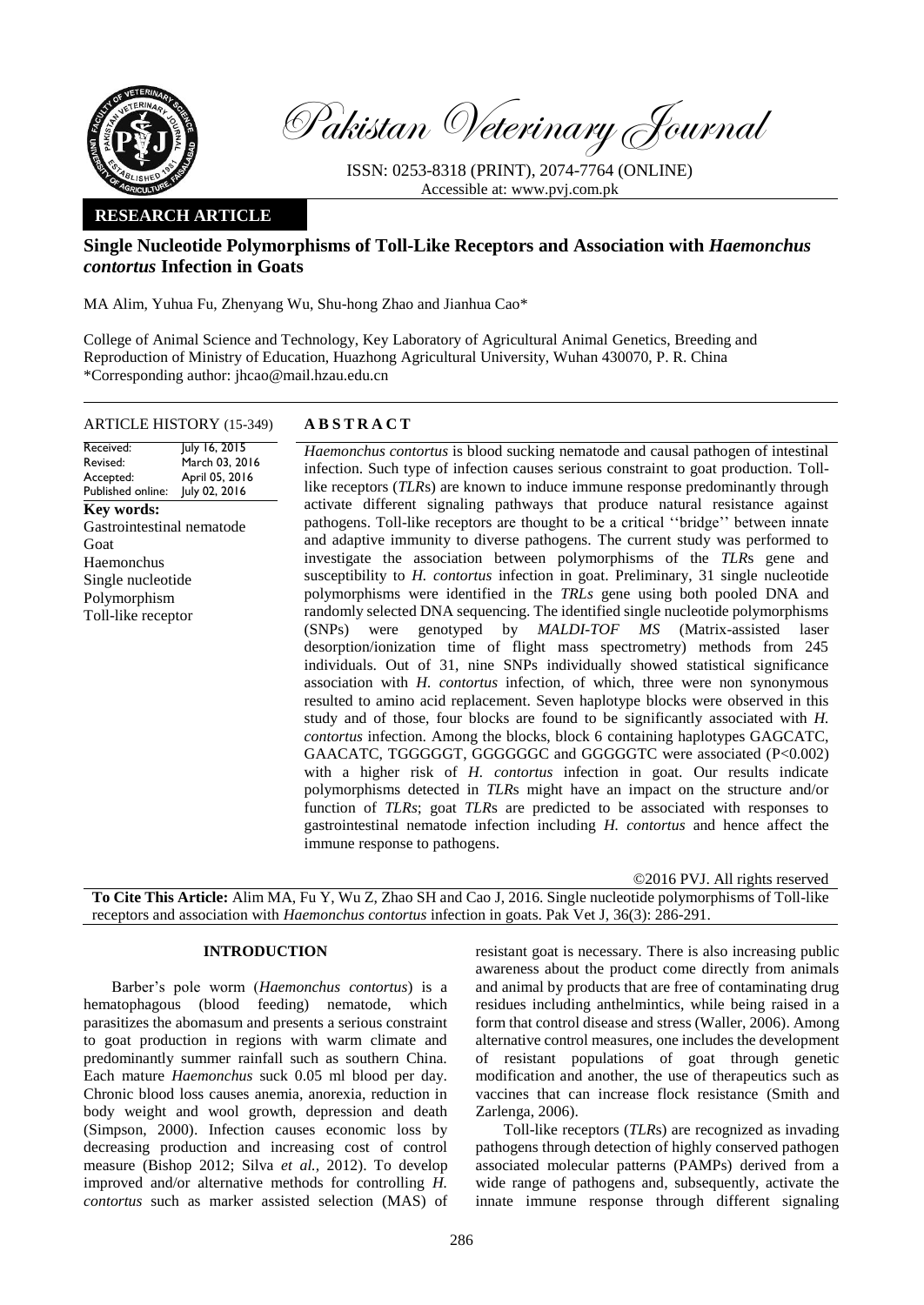pathways in mammals (Akira *et al.,* 2006). A highly effective mucosal immune response is needed for the development of resistance to GIN in animal. This type of immune response is developed through the activation of Th2 profile and the production of optimum levels of IgG1 and IgE antibodies, eosinophilia, mucosal mastocytosis, and goblet cell hyperplasia (Meeusen *et al.,* 2005). As a result, a number of functional signaling pathways are activated for the development of protective mucosal responses. The development of an acquired immune response is produced by the *TLR* family and associated signaling pathways.

Over the recent years, there has been consistent development in the identification and characterization of different *TLR* genes in different farm animal species, which has helped in clarification of their role in the disease outcome. Further, mutation in the *TLR*s has been found to be associated with disease susceptibility and resistance traits which also indicate the economic importance of these genes (Beutler *et al.,* 2006). More recently, all genes (*TLR*1-10) of *TLR* family of goat have been characterized by mRNA sequencing (Raja *et al.,* 2011); however, the information on gene structure and polymorphism of goat *TLR*s is still limited.

Several studies using different approaches, breeds and nematode species have already been published, and many QTL, more than ovine 20 chromosomal regions, associated with nematode resistance have been detected as reviewed by Bishop and Morris (2007). Some of these QTL were detected near candidate genes including *TLR*s gene family. However, QTL studies have generally been performed in sheep, and till to date only two studies have been conducted with candidate-gene approach in Australian goats (Bolormaa *et al.,* 2010) and a genome-wide quantitative trait loci (QTL) scan approach (de la Chevrotiere *et al.,* 2012) in Creole goat. Selection of animals that is resistant to gastrointestinal nematode is recently based on the application of phenotypic measures including faecal egg count (FEC) or worm egg counts (WECs), PCV, eosinophil count, body weight (BW) and immunoglobulin A and E (IgE and IgA) activity determined after infection which are indirect measures of resistance. Selection for phenotypic traits has been successfully exploited in Australia and New Zealand; however, it is expensive and time-consuming as it requires animals to be challenged with parasites. Considering the cost and time, for goat breeding and genetics, MAS is now considered the optimal choice (Weller and Ron, 2011). Unfortunately, little information about the candidate genes affecting diseases resistance traits is available. For this reason, excavating the suitable candidate DNA markers that correlate with diseases resistance traits in goat breeds has become a major objective.

## **MATERIALS AND METHODS**

**Animal selection and phenotypic data:** A total of 360 goats were selected from southern China (Enshi, Nanjiang and Yichang) including three local goat breed named as Enshi black goat, Nanjiang yellow goat and Yichang white goat. Feces and ear tissues were collected from each goat. Total eggs of *Haemonchus contortus* were counted using McMaster egg counting technique. Genomic DNA was extracted from ear tissue samples of the goats.

**Nematode challenge trials:** Nematode challenge trials were performed in the animal experimental house of the University (Huazhong Agricultural University, Wuhan, China). Upon arrival in the goat house, all 8 goats around one year of age were drenched with double doses of anthelmintic treatment. The goats were acclimatized for one month before infections commenced. All animals were weighed weekly. It was maintained in goat and L3 larvae of *H. contortus* were cultured from infected feces, collected and stored in the laboratory. Activities of L3 larvae were confirmed by microscopic examination. After one month, infections were given in four goats and another four were kept as control. Faecal samples were collected at 28, 35 and 42 days after infection from all goats for FECs.

**Detection and genotyping of the polymorphisms:** A DNA pool (50ng/μL/goat) was constructed from the DNA of all selected animals. Primers (Supplementary Table was not shown) were designed to amplify complete cds sequences based on the reference sequence of the ovine *TLRs* gene (Supplementary Table was not shown). PCR amplifications for pooled DNA and randomly selected 10 DNA samples were performed in a final reaction volume of 50 µl consisting of 50 ng genomic DNA of 2 µl, 1.5 µl of each primer and 25µl premix (TaKaRa, Dalian. China). The PCR protocol was 5 min at 95ºC for initial denaturing followed by 30 cycles at 95ºC for 30 s; annealing at Tm ( $^{\circ}$ C) (S1) for 30 s; 72 $^{\circ}$ C for 40 s; a final extension at 72 $^{\circ}$ C for 5 min for all the primers. Then, 40 µl of each PCR product was sequenced using the ABI3730XL (Applied Biosystems, Foster City, CA). Both forward and reverse sequences were aligned to determine the presence of any polymorphisms. The identified SNPs were then genotyped in the 245 Chinese local goat using *MALDI-TOF MS* assay [Squenom MassARRAY®, Bioyong Technologeies Inc. HK].

**Statistical analysis:** With tracing back of gastrointestinal nematode infection information for last few years in the different region of Southern China, the total number of animals included in the statistical analysis was 360. For the association studies, the traits of interest were analyzed using PLINK v1.06 software. Preliminary, to identify the most associated SNPs, case-control association program of PLINK with Bonferroni adjustment of their raw p value was used. Finally, to assess single SNP associations, allele or genotype frequencies were compared between *H. contortus* infected goat and control goat in a different model. The allelic model, the genotypic model, the additive model, dominant model and recessive model were included in this analysis. All test statistics were distributed as  $\chi$ 2 or Fisher's exact test with 1 df under the null, with the exception of the genotypic test which has 2 df. The goodness of fit to Hardy–Weinberg Equilibrium (HWE) was performed using a chi square  $(\chi^2)$  test. Pairwise linkage disequilibrium (LD) among the polymorphisms was also calculated using the PLINK. Haplotype block/phases (computed using expectation–maximization algorithm) preparation and haplotype associations analysis both were determined using PLINK v1.06 software, haploview version 4.2 only used for pictorial presentation of haplotype block.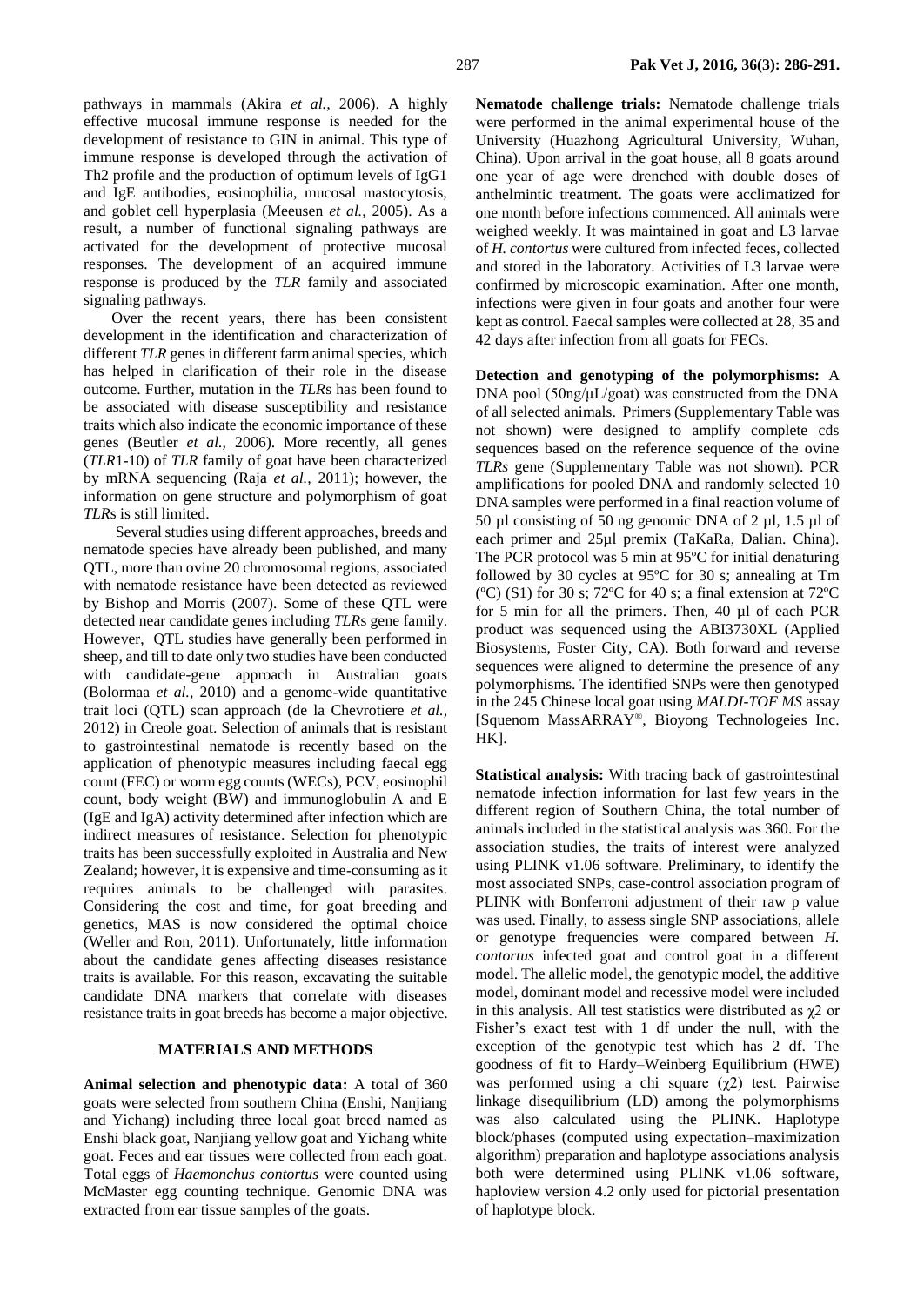#### **RESULTS**

Out of 360 selected goats, 245 were found to be infected with *Haemonchus contortus*. The average infection rate was 71.85%. The infection status was shown in Fig.1. Relative comparison study showed that Enshi Black goat was highly susceptible to *H. contortus*. Thorough screening of amplified DNA sequences (Fig. 2), a total 31 SNPs were detected (Supplementary Table was not shown) in the *TLR* genes (*TLR* 1-10) of Chinese local goat. Fifteen non synonymous SNPs were detected out of 31 that was predicted to result in an amino acid replacement in the *TLR*s protein. Individual genotyping against each SNP with *MALDI-TOF MS* assay method showed 96.4% success rate, as a result the total number of SNPs and individuals included in the analysis was 27 and 200 respectively. After performing the association program, *TLR*8\_14226 C>T was excluded from analysis due to unexpected  $\chi^2$  result. The genotypic, allelic frequencies and model based associations are summarized in Table 1 and Table 2. Based on a Chi-square test  $(\chi^2)$ , most of the allelic distribution of the *TLR* gene loci in the population (data not shown) was in Hardy-Weinberg equilibrium (HWE) (P>0.05), only four loci were found to be significantly deviated from the HWE in the population investigated (P<0.05) (Table 1). The association effects of the *TLR*s gene SNPs on *H. contortus* infection are shown in Table 1 with their raw P values. Nine SNPs (*TLR*2\_9977 G>A, *TLR*4\_8865 C>G, *TLR*4\_8980 G>A, *TLR*4\_9091 C>T, *TLR*4\_9396 G>A, *TLR*8\_12327 T>C, *TLR*8\_14190 T>C, *TLR*9\_11365 C>T and *TLR*9\_11911 C>T) were found to be associated (P=<0.03~0.000009) with *H. contortus* infection in goats. Of these SNPs, *TLR*2\_9977 G>A was found highly significant (P=0.000009) and associated with *H. contortus* infection, such association remained significant even after Bonferroni correction for multiple Ftesting. To assess the linkage disequilibrium (LD) among the *TLR*s polymorphisms, pair wise LD coefficients (r2) were calculated (Table 4). The results showed that most of SNPs were in strong LD (0.6-1), indicating, these polymorphisms were strongly associated and frequently inherited together (Table 4). To determine the coinheritance of *TLR*s polymorphisms, the association between *TLR*s haplotypes and *H. contortus* infections were examined. Seven haplotypes block (Fig. 3) were detected among the identified SNPs (Table 3). The frequencies of haplotypes and association results are summarized in Table 1. Haplotype block 6 was found to be highly associated (P=<0.002) and other three haplotype block (Block 4, Block 5 and Block 7) were found to be mildly associated (P=0.03~0.005) with *H. contortus* infection with their raw P values <0.05 (Table 3). Within these four blocks, haplotypes CTAA, CGCG, GGGGGTC and TC were found to be significantly  $(P<0.05)$  associated and were found more frequent (47, 61, 7 and 79% respectively) in *H. contortus* infected goat than the control (37, 48, 1 and 68% respectively). Thus, individuals carrying the haplotype CTAA, CGCG, GGGGGTC and TC had a higher risk of *H. contortus* infection in Chinese goat. In contrast, haplotypes CTCA, GATA and CT were found more frequent (8, 47 and 30%) in control goat than *H. contortus* infected goat (2, 35 and 17%, respectively). This result suggested the possibility of a protective effect.



**Fig. 1:** Status of infection cased by *Haemonchus contortus* in Chinese local Enshi Black goat, Nanjiang yellow goat, Yichang white goat and Hybreid goats breeds

| E2-023.seg(1>677)          | TCTCAGGATGCTI |                                               |
|----------------------------|---------------|-----------------------------------------------|
|                            |               |                                               |
| $L-056.$ seq $(1>676)$     | TCTCAGGATGCTI |                                               |
| $E1 - 037$ . seq $(1>677)$ | TCTCAGAATGCTA | <b>TTTA</b><br>G<br>G<br>G<br>A<br>A          |
| $L-058.$ seg $(1>678)$     | TCTCAGAATGCTZ |                                               |
| E1-008.seg(1>674)          | TCTCAGAATGCTZ |                                               |
| E2-048.seg(1>678)          | TCTCAGGATGCTZ |                                               |
| L-020.seg(1>675)           | TCTCAGGATGCT7 | ATGCTTT<br>CACGGATAG                          |
| E1-027.seg(1>683)          | TCTCAGAATGCTZ |                                               |
| E1-048.seg(1>684)          | TCTCAGAATGCTA |                                               |
| E1-030.seg(1>682)          | TCTCAGAATGCTA | CITI<br>C A C<br>G<br>G<br>G<br>А<br>G<br>T A |

**Fig. 2:** Sequence analysis, polymorphisms detection and genotyping of individual polymorphisms of *TLR*s gene in Chinese local goat breeds.



**Fig. 3:** Haplotypes Blocks and pair wise linkage diseqiulibrium (LD) in the *TLR*s polymorphisms. Bright dark color indicates strong LD, shades of dark color indicates uninformative LD and white color indicates the evidence of recombination.

#### **DISCUSSION**

The recent identifications of Toll-like receptors in mammals are considered as receptors of the innate immune system and *TLR*-mediated signals are central players in the induction and differentiation of adaptive immune responses (Iqbal *et al.,* 2005). Studies on *TLR*s immune function are quite advanced in Drosophila, mouse and human a series of *TLR*s have already been detected in other species including fish (Meijer *et al.,* 2004), chickens (Leveque *et al.,* 2003), cattle (Werling and Jungi, 2003), and goat (Raja *et al.,* 2011). Knowledge about innate immune mechanism and signaling mediated through *TLR*s could provide more useful information about the disease resistance of goats. Most often, non-synonymous single nucleotide polymerphism (NSSNP) have been listed in the *TLR*s gene family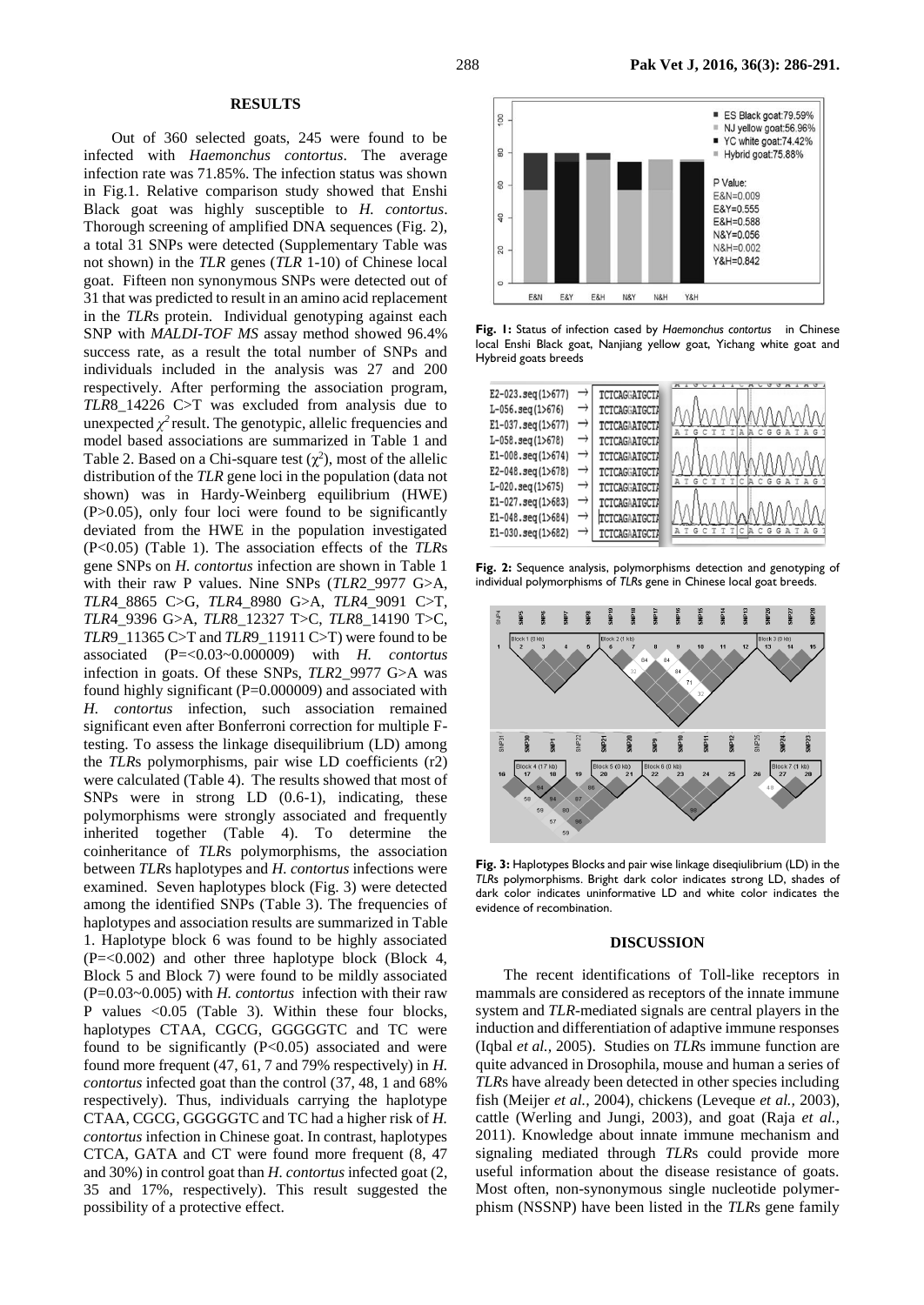without association of specific disease (Jungi *et al.,* 2011) and till to date, association between NSSNP and infection caused by *H. contortus* in goat has not been published. A recent publication of Tirumurugaan *et al.,* (2010) showed details of *TLR* expression profile in different tissues in an Indian breed of goat. This article also supported the earlier statement.

Polymorphisms in the *TLR* genes have been shown associated with various disease conditions in human and animals (Ogus *et al.,* 2004). In our study, out of nine associated polymorphisms with *H. contortus* infection, three (*TLR2*\_9977 A>G, *TLR*4\_8865 C>G, *TLR*4\_9396 A>G) were predicted to result in amino replacement (Thr578Ala, Thr389Ser, Asp566Ser respectively) in the *TLRs* protein. Of these SNPs, one was detected in *TLR*2 and other two were detected in *TLR*4. *TLR*2 and *TLR*4 are known to stimulate innate and adaptive immune responses (Hahm *et al.,* 2007) and various diseases. A transitional non synonymous polymorphism was detected at position *TLR2*\_9977 A>G in *TLR*2 gene that showed highest

**Table 1:** Allele frequencies of *TLR*s polymorphisms in *Haemonchus contortus* affected goats and normal control goats and single SNP association

| <b>TLRs</b>               |        | Haemonchus contortus affected goats |                   |        | Control goats |                   | Single SNP association |
|---------------------------|--------|-------------------------------------|-------------------|--------|---------------|-------------------|------------------------|
| Polymorphisms             | Allele | Frequency                           | HWE $\chi^2$ test | Allele | Frequency     | HWE $\chi^2$ test | P-value                |
| TLR1 7599 T>C             |        | 0.30                                | 0.636             | C      | 0.30          | 0.156             |                        |
| TLR2 9977 G>A             | A      | 0.34                                | 0.124             | G      | 0.17          | 0.151             | 9.61E-05**             |
| TLR3_8105 C>G             | С      | 0.48                                | 0.074             | G      | 0.46          | 0.686             | 0.547                  |
| TLR3 8763 T>C             |        | 0.48                                | 0.045             | С      | 0.45          | 0.540             | 0.543                  |
| TLR3 8790 C>A             |        | 0.47                                | 0.017             | C      | 0.38          | 0.001             | 0.054                  |
| TLR3 9022 G>A             | A      | 0.48                                | 0.074             | G      | 0.46          | 0.686             | 0.547                  |
| TLR4 8865 C>G             | G      | 0.38                                | 0.834             | C      | 0.52          | 0.552             | $0.008**$              |
| TLR4 8980 G>A             | A      | 0.35                                | 0.662             | G      | 0.48          |                   | $0.014**$              |
| TLR4 9091 C>T             |        | 0.35                                | 0.665             | С      | 0.47          |                   | $0.014**$              |
| TLR4 9396 G>A             | A      | 0.36                                | 0.828             | G      | 0.48          |                   | $0.019**$              |
| TLR5 11351 T>C            |        | 0.14                                | 0.377             | С      | 0.19          | 0.181             | 0.172                  |
| TLR5 11606 G>T            | G      | 0.18                                | 0.172             | т      | 0.19          | 0.513             | 0.697                  |
| TLR5 11894A>G             | G      | 0.25                                | 0.603             | A      | 0.20          | 0.232             | 0.283                  |
| TLR5 12236 C>G            | G      | 0.25                                | 0.603             | C      | 0.20          | 0.232             | 0.283                  |
| TLR5 12347G>A             | A      | 0.12                                | 0.626             | G      | 0.09          |                   | 0.327                  |
| TLR5 12981A>G             | G      | 0.25                                | 0.603             | A      | 0.20          | 0.232             | 0.283                  |
| TLR5 12933 G>T            |        | 0.14                                | 0.378             | G      | 0.18          | 0.181             | 0.172                  |
| TLR6 21031 C>A            |        | 0.35                                |                   | A      | 0.32          | 0.489             | 0.595                  |
| TLR6 21211 C>T            | Ċ      | 0.28                                |                   | т      | 0.26          | 0.042             | 0.821                  |
| TLR6 21664 C>T            |        | 0.29                                | 0.629             | с      | 0.30          | 0.156             | 0.912                  |
| TLR8_12327 T>C            |        | 0.18                                | 0.234             | С      | 0.31          | 0.136             | $0.003**$              |
| TLR8 14190 T>C            |        | 0.21                                | 0.728             | т      | 0.31          | 0.225             | $0.021*$               |
| TLR9 11365 C>T            |        | 0.06                                |                   | С      | 0.12          |                   | $0.036*$               |
| TLR9 11606 C>T            |        | 0.11                                | 0.601             | T      | 0.15          |                   | 0.234                  |
| TLR9 11911 C>T            |        | 0.06                                |                   | C      | 0.12          |                   | $0.036*$               |
| TLR10_4642A>G             | G      | 0.22                                | 0.077             | A      | 0.20          | 0.552             | 0.713                  |
| TLR10 4642A>G             | G      | 0.39                                | 0.673             | A      | 0.36          | 0.515             | 0.605                  |
| $N = 1$ , $N = 1$ $N = 1$ |        |                                     |                   |        |               |                   |                        |

Note: \*P<0.05 and \*\*P<0.01.

**Table 2:** Genotype frequencies of *TLR*s polymorphisms in *Haemonchus contortus* infected goats and normal controls

| Polymorphisms  |           | Haemonchus<br>contortus affected<br>goats $(n=100)$ | Control goats<br>$(n=100)$ | Genotypic<br>model<br>P-value | Additive<br>model<br>P-value | Dominant<br>model<br>P-value | Recessive<br>model<br>P-value |
|----------------|-----------|-----------------------------------------------------|----------------------------|-------------------------------|------------------------------|------------------------------|-------------------------------|
|                | AA        | 15                                                  | 5                          |                               |                              |                              |                               |
| TLR2 9977G>A   | AG        | 38                                                  | 24                         | $0.0013**$                    | $0.0001**$                   | $0.008**$                    | $0.032*$                      |
|                | GG        | 47                                                  | 71                         |                               |                              |                              |                               |
|                | GG        | 4                                                   | 27                         |                               |                              |                              |                               |
| TLR4 8865 C>G  | GC        | 49                                                  | 47                         | $0.028*$                      | $0.011*$                     | $0.092*$                     | $0.023*$                      |
|                | CC        | 37                                                  | 25                         |                               |                              |                              |                               |
|                | AA        | $\mathbf{H}$                                        | 22                         |                               |                              |                              |                               |
| TLR4 8980 G>A  | AG        | 49                                                  | 51                         | $0.048*$                      | $0.019*$                     | $0.071*$                     | $0.055*$                      |
|                | GG        | 40                                                  | 27                         |                               |                              |                              |                               |
|                | TT        | $\mathbf{H}$                                        | 22                         |                               |                              |                              |                               |
| TLR4 9091 C>T  | TC        | 48                                                  | 50                         | $0.051*$                      | $0.019**$                    | $0.073*$                     | $0.055*$                      |
|                | CC        | 41                                                  | 28                         |                               |                              |                              |                               |
|                | AA        | 12                                                  | 22                         |                               |                              |                              |                               |
| TLR4 9396 G>A  | AG        | 48                                                  | 51                         | 0.063                         | 0.025                        | $0.071*$                     | 0.089                         |
|                | GG        | 40                                                  | 27                         |                               |                              |                              |                               |
|                | <b>TT</b> | 8                                                   | 15                         |                               |                              |                              |                               |
| TLR8_12327 T>C | TC        | 20                                                  | 32                         | $0.024**$                     | $0.003**$                    | $0.012*$                     | 0.069                         |
|                | CC        | 71                                                  | 53                         |                               |                              |                              |                               |
|                | CC        | 8                                                   | 12                         |                               |                              |                              |                               |
| TLR8 14190 T>C | CT        | 25                                                  | 34                         | 0.058                         | $0.014**$                    | $0.046*$                     | 0.068                         |
|                | ТT        | 67                                                  | 54                         |                               |                              |                              |                               |
|                | <b>TT</b> | 0                                                   |                            |                               |                              |                              |                               |
| TLR9 11365 C>T | ТC        | 12                                                  | 22                         | 0.061                         | 0.053                        | 0.061                        | 1.00                          |
|                | CC        | 88                                                  | 77                         |                               |                              |                              |                               |
|                | ТT        | 0                                                   |                            |                               |                              |                              |                               |
| TLR9_11911 C>T | ТC        | 12                                                  | 22                         | 0.061                         | 0.053                        | 0.061                        | 1.00                          |
|                | CC        | 88                                                  | 77                         |                               |                              |                              |                               |

Note: \*P<0.05 and \*\*P<0.01.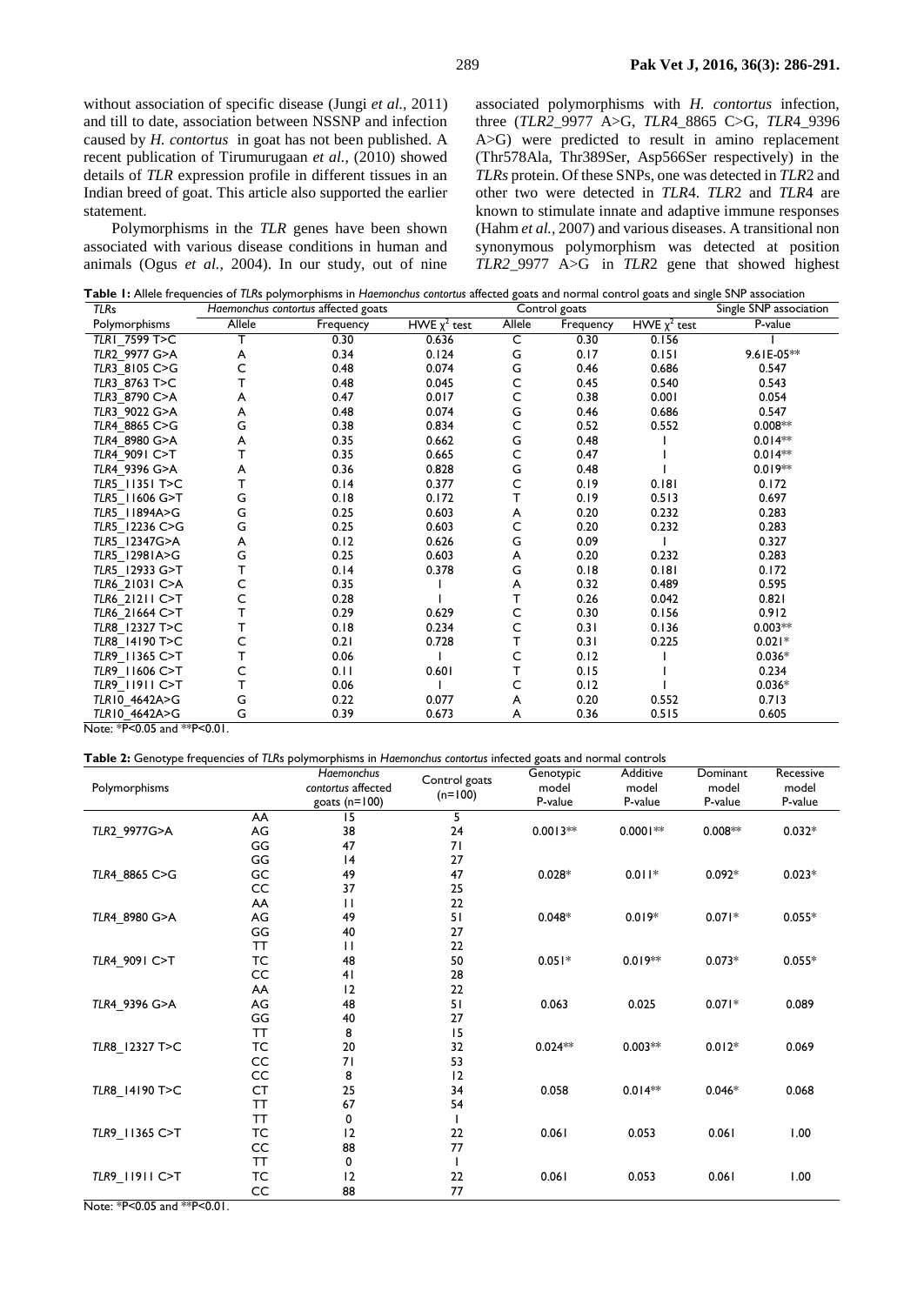| Haplotypes     |                | Haplotype frequency                 |               | df       |                         |           |
|----------------|----------------|-------------------------------------|---------------|----------|-------------------------|-----------|
| block          | Haplotypes     | Haemonchus contortus infected goats | Control goats | $\chi^2$ |                         | P-value   |
| <b>Block I</b> |                |                                     |               | 5.184    | $\overline{\mathbf{c}}$ | 0.075     |
| HI             | <b>TCT</b>     | 0.06                                | 0.12          | 4.396    |                         | 0.036     |
| HI             | CCC            | 0.05                                | 0.03          | 1.042    |                         | 0.307     |
| HI             | <b>CTC</b>     | 0.89                                | 0.85          | 1.415    |                         | 0.234     |
| Block 2        |                | $\overline{\phantom{a}}$            |               | 0.155    | 2                       | 0.925     |
| H <sub>2</sub> | GT             | 0.21                                | 0.20          | 0.074    |                         | 0.784     |
| H <sub>2</sub> | AT             | 0.09                                | 0.10          | 0.105    |                         | 0.745     |
| H <sub>2</sub> | $\mathsf{AC}$  | 0.69                                | 0.69          | 0.001    |                         | 0.973     |
| Block3         |                |                                     |               | 0.490    | $\overline{a}$          | 0.782     |
| H <sub>3</sub> | CC             | 0.27                                | 0.26          | 0.051    |                         | 0.821     |
| H <sub>3</sub> | TC             | 0.07                                | 0.05          | 0.384    |                         | 0.535     |
| H <sub>3</sub> | TA             | 0.65                                | 0.68          | 0.282    |                         | 0.595     |
| Block4         |                | $\overline{\phantom{a}}$            |               | 11.2     | 2                       | $0.004**$ |
| H <sub>4</sub> | <b>CTAA</b>    | 0.47                                | 0.37          | 3.699    |                         | 0.054     |
| H <sub>4</sub> | <b>CTCA</b>    | 0.02                                | 0.08          | 9.338    |                         | 0.002     |
| H <sub>4</sub> | GCCG           | 0.52                                | 0.54          | 0.361    |                         | 0.547     |
| Block5         |                |                                     |               | 6.649    | 2                       | $0.035*$  |
| H <sub>5</sub> | <b>GATA</b>    | 0.35                                | 0.47          | 5.78     |                         | 0.016     |
| H <sub>5</sub> | GGCG           | 0.03                                | 0.04          | 0.285    |                         | 0.592     |
| H <sub>5</sub> | CGCG           | 0.61                                | 0.48          | 6.649    |                         | 0.009     |
| Block6         |                | $\overline{\phantom{a}}$            |               | 16.14    | 4                       | $0.002**$ |
| H <sub>6</sub> | <b>GAGCATC</b> | 0.65                                | 0.72          | 2.306    |                         | 0.128     |
| H <sub>6</sub> | <b>GAACATC</b> | 0.11                                | 0.08          | 0.878    |                         | 0.348     |
| H <sub>6</sub> | <b>TGGGGGT</b> | 0.13                                | 0.17          | 1.919    |                         | 0.166     |
| H <sub>6</sub> | GGGGGGC        | 0.04                                | 0.005         | 5.592    |                         | 0.018     |
| H <sub>6</sub> | <b>GGGGGTC</b> | 0.07                                | 0.01          | 7.874    |                         | 0.005     |
| Block7         |                | $\overline{\phantom{a}}$            |               | 10.37    | 2                       | $0.005**$ |
| H7             | <b>CT</b>      | 0.17                                | 0.30          | 8.777    |                         | 0.003     |
| H7             | CC             | 0.03                                | 0.01          | 2.271    |                         | 0.131     |
| H7             | TC             | 0.79                                | 0.68          | 5.698    |                         | 0.016     |

Note: \*P<0.05 and \*\*P<0.01.

**Table 4:** Pair wise linkage disequilibrium (LD) between SNPs in *TLRs* gene

| SNP A          | SNP B          | R <sub>2</sub> | SNP A          | SNP B          | R <sub>2</sub> |
|----------------|----------------|----------------|----------------|----------------|----------------|
| TLR1 7599 T>C  | TLR6 21031 C>A | 0.98           | TLR6 21664 C>T | TLR6 21031 C>A | 0.86           |
| TLR1 7599 T>C  | TLR6 21211 C>T | 0.69           | TLR8 14190 T>C | TLR8 12327 T>C | 0.90           |
| TLR1 7599 T>C  | TLR6_21031 C>A | 0.87           | TLR9 11365 C>T | TLR9 11606 C>T | 0.61           |
| TLR4_8980 G>A  | TLR4 9091 C>T  | 0.97           | TLR9 11365 C>T | TLR9 11911 C>T |                |
| TLR4 8980 G>A  | TLR4 9396 G>A  | 0.98           | TLR9_11606 C>T | TLR9 11911 C>T | 0.61           |
| TLR4 9091 C>T  | TLR4 9396 G>A  | 0.96           | TLR10 4642 A>G | TLR1 7599 T>C  | 0.63           |
| TLR5 11606 G>T | TLR5 11351 T>C | 0.82           | TLR10 4642 A>G | TLR6 21664 C>T | 0.63           |
| TLR5 11894 A>G | TLR5_11606 G>T | 0.75           | TLR10 4642 A>G | TLR6_21211 C>T | 0.54           |
| TLR5_11894 A>G | TLR5_11351 T>C | 0.61           | TLR10 4642 A>G | TLR6 21031 C>A | 0.56           |
| TLR5_12236 C>G | TLR5_11894 A>G |                | TLR10_4642 A>G | TLR10_4642 A>G | 0.42           |
| TLR5_12236 C>G | TLR5_11606 G>T | 0.75           | TLR10_4642 A>G | TLRI 7599 T>C  | 0.27           |
| TLR5_12236 C>G | TLR5_11351 T>C | 0.61           | TLR10 4642 A>G | TLR6 21664 C>T | 0.28           |
| TLR5_12981 A>G | TLR5 12236 C>G |                | TLR10_4642 A>G | TLR6 21211 C>T | 0.23           |
| TLR5 12981 A>G | TLR5_11894 A>G |                | TLR10_4642 A>G | TLR6_21031 C>A | 0.32           |
| TLR5_12981 A>G | TLR5_11606 G>T | 0.75           | TLR3_8105 C>G  | TLR3_8763 T>C  |                |
| TLR5_12981 A>G | TLR5_11351 T>C | 0.61           | TLR3 8105 C>G  | TLR3 8790 C>A  | 0.86           |
| TLR5 12933 G>T | TLR5_12981 A>G | 0.61           | TLR3 8105 C>G  | TLR3_9022 G>A  |                |
| TLR5 12933 G>T | TLR5 12236 C>G | 0.61           | TLR3 8763 T>C  | TLR3 8790 C>A  | 0.86           |
| TLR5 12933 G>T | TLR5 11894 A>G | 0.61           | TLR3 8763 T>C  | TLR3 9022 G>A  |                |
| TLR5 12933 G>T | TLR5 11606 G>T | 0.82           | TLR3 8790 C>A  | TLR3_9022 G>A  | 0.86           |
| TLR5 12933 G>T | TLR5 11351 T>C |                | TLR4 8865 C>G  | TLR4 8980 G>A  | 0.87           |
| TLR6 21211 C>T | TLR6 21031 C>A | 0.77           | TLR4 8865 C>G  | TLR4_9091 C>T  | 0.86           |
| TLR6 21664 C>T | TLR6 21211 C>T | 0.68           | TLR4 8865 C>G  | TLR4 9396 G>A  | 0.86           |

association with *H. contortus* infection. This polymorphism resulted to replace the amino acid (Tre578Ala) threonine to alanine. Two non-synonymous mutations, transversion at position *TLR4*\_8865C>G and transition at position *TLR4*\_9396 G>A, in *TLR*4 gene were found to be significantly associated with *Haemonchus* infection in the population analyzed. Polymorphism *TLR4*\_8865C>G led to amino acid replacement (Thr389Ser) threonine to serine in the *TLR* protein in goat. Polymorphism at the position of 389 amino acid was previously reported in cattle and was found to be significantly associated with increased *Mycobacterium avium subsp. paratuberculosis* (MAP) susceptibility in Holstein cows (Mucha *et al.,* 2009). Instead of Gly289Ser detected in cattle, the missense mutation Thr389Ser in *TLR*4 gene was found in *H. contortus* infected goat in this study. The increased incidence of *H. contortus* infection in goat bearing the Ser566Asp mutation was also observed in this study. In this position, sheep, cattle and buffalo possesses aspapragine whereas histidine is found in pig and human. However, a noteworthy association between *TLR*s haplotypes and increased susceptibility to *H. contortus* infection was found. Such haplotypes association ever not described before. This study is the first to present an association of goat genetic polymorphism with gastrointestinal nematode infection in a goat population of Southern China.